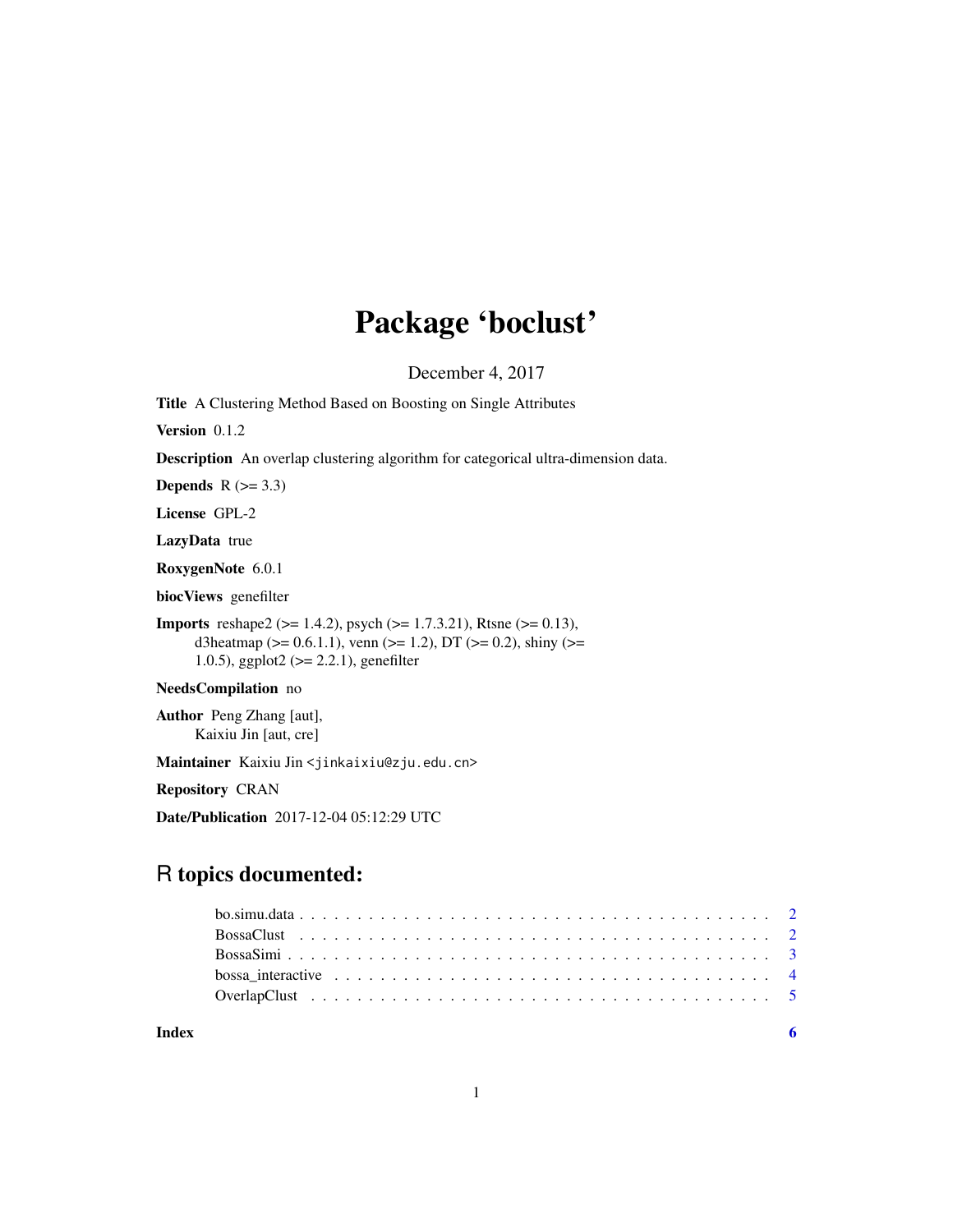<span id="page-1-0"></span>

#### Description

A simulation data used to show the cluster result of sparse and high-dimension data. There are 6 true clusters.

#### Format

A dataframe with 300 rows and 200 variables:

**a\_1\_1** one of the fictitious marker genes ...

<span id="page-1-1"></span>BossaClust *Bossa Clustering*

#### Description

With the previous calculated similarity matrix or the original categorical dataframe, the results of both overlap clustering and hierarchical clustering are obtained with several recommended cluster numbers(k) after processing the merge cluster step.

#### Usage

```
BossaClust(data, data.pre = NULL, alpha = 1, p = c(0.9, 0.75, 0.5),
  lin = 0.25, is.pca = TRUE, pca.sum.prop = 0.95, n.comp = 50,
  fix.pca.comp = FALSE, cri = 1, lintype = "ward.D2", perplexity = 30)
```
#### Arguments

| data     | an original categorical data with n observations and p variables.                                                                                                                                                                                                                                           |
|----------|-------------------------------------------------------------------------------------------------------------------------------------------------------------------------------------------------------------------------------------------------------------------------------------------------------------|
| data.pre | an list obtained by BossaSimi including original categorical data, similarity ma-<br>trix, dissimilarity matrix and transformed data, Bossa scores. It is recommended<br>to calculate the data.pre first and then do BossaClust in order to save time when<br>trying to change parameters of this function. |
| alpha    | A power scaling for Bossa scores, representing the weight of variable sigma<br>value.                                                                                                                                                                                                                       |
| p        | A set of quantiles (90 similarity matrix to form clusters at different levels of<br>within-cluster similarity.                                                                                                                                                                                              |
| lin      | A tuning parameter to control the size of each overlap cluster before merging,<br>smaller lin leads to larger cluster size.                                                                                                                                                                                 |
| is.pca   | A logical variable indicating if the Bossa scores should transformed to principle<br>components and then calculate the similarity matrix. It is recommended when<br>processing the ultra-dimension data.                                                                                                    |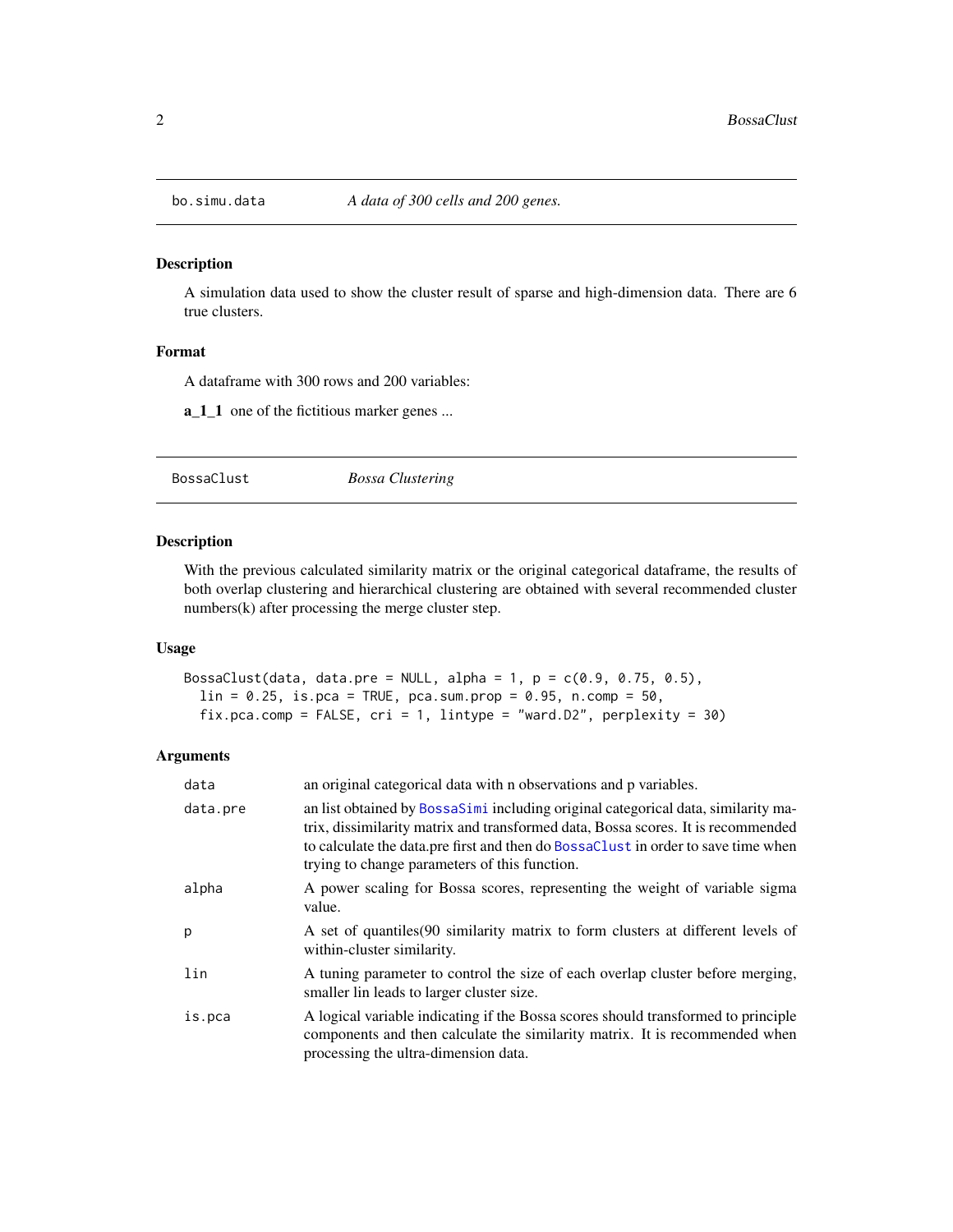#### <span id="page-2-0"></span>BossaSimi 3

| pca.sum.prop | A numeric indicating how many components should be reserved in order to<br>make this proportion of variance. The default is $pca.sum.prop = 0.95$ .                                                                                                                                                                                       |
|--------------|-------------------------------------------------------------------------------------------------------------------------------------------------------------------------------------------------------------------------------------------------------------------------------------------------------------------------------------------|
| n.comp       | The number of components of PCA. The default is $n$ . comp = 50.                                                                                                                                                                                                                                                                          |
| fix.pca.comp | A numeric variable indicating whether choosing the fixed number of compo-<br>nents or the fixed proportion of variance and the default is to choose fixed pro-<br>portion.                                                                                                                                                                |
| cri          | A tuning parameter, if p value smaller than cri, then reject the NULL hypothesis<br>and merge overlap sub-clusters. And cri can be any numeric less than 1, if<br>cri = 1 then the criteria will be reset to $\theta$ . $\theta$ 5/N (N is the number of all overlap<br>sub-clusters), and if $cri = 2$ then the criteria $0.05/N(N-1)$ . |
| lintype      | The agglomeration method to be used in hologie. This should be (an unambigu-<br>ous abbreviation of) one of "ward.D", "ward.D2", "single", "complete", "aver-<br>age" and so on. The default is "ward.D2".                                                                                                                                |
| perplexity   | A parameter of tsne                                                                                                                                                                                                                                                                                                                       |

#### Value

An object including overlap clusters after merging and non-overlap clusters, which can be showed by function [bossa\\_interactive](#page-3-1)

#### Examples

```
{
data(bo.simu.data)
object <- BossaClust(bo.simu.data)
}
```
<span id="page-2-1"></span>BossaSimi *Bossa Similarity*

#### Description

Calculate the similarity matrix of Bossa scores which are obtained by boosting on single attribute.

#### Usage

```
BossaSimi(data, is.pca = TRUE, pca.sum.prop = 0.95, fix.pca.comp = FALSE,
 n.comp = 50, alpha = 1, pro.show = FALSE)
```
#### Arguments

| data   | A data frame or matrix $(n * p)$ of original categorical data.                    |
|--------|-----------------------------------------------------------------------------------|
| is.pca | A logical variable indicating if the Bossa scores should transformed to principle |
|        | components and then calculate the similarity matrix. It is recommended when       |
|        | processing the ultra-dimension data.                                              |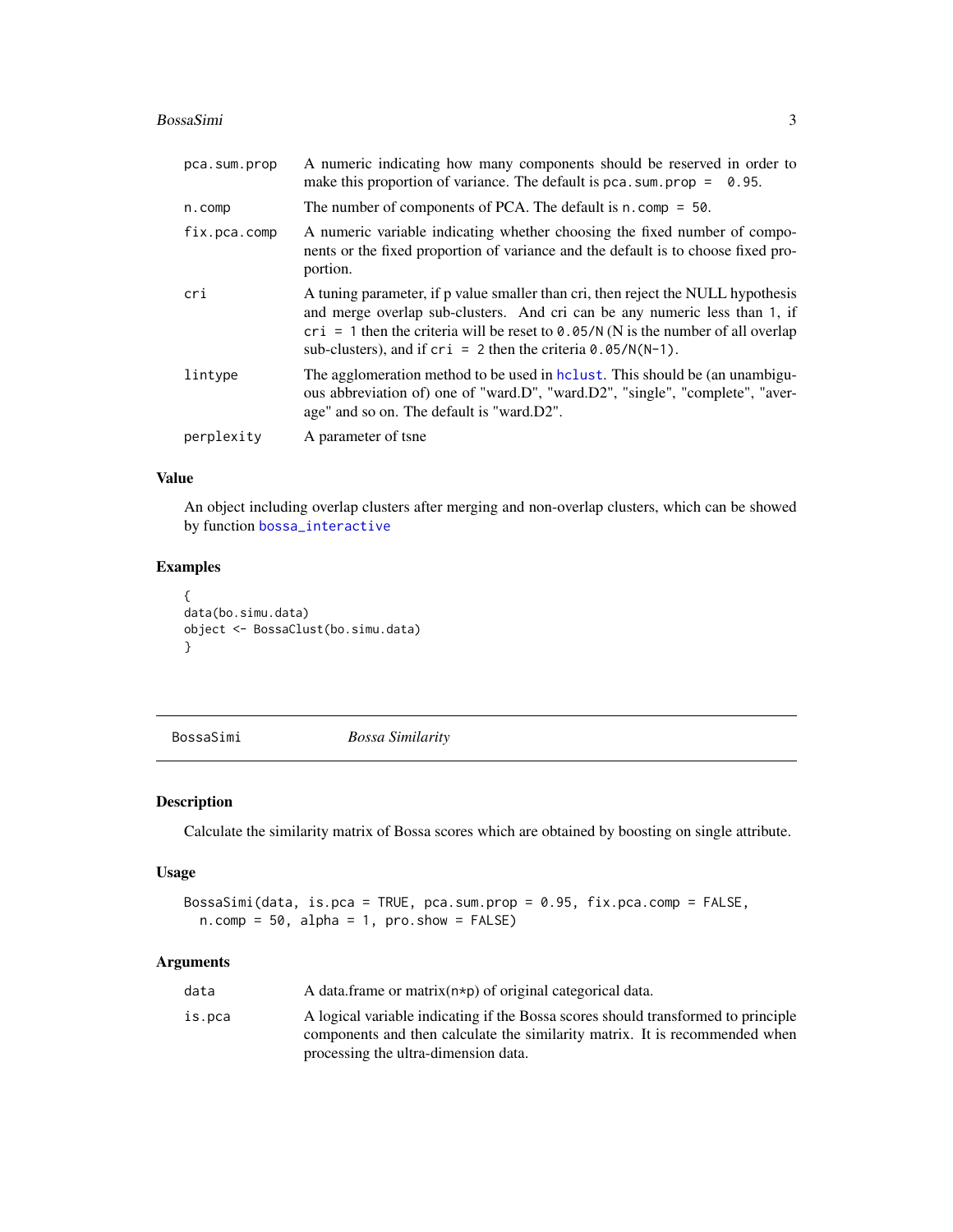<span id="page-3-0"></span>

| pca.sum.prop | A numeric indicating how many components should be reserved in order to<br>make this proportion of variance. The default is pca. sum. prop $=$ 0.95.                       |
|--------------|----------------------------------------------------------------------------------------------------------------------------------------------------------------------------|
| fix.pca.comp | A numeric variable indicating whether choosing the fixed number of compo-<br>nents or the fixed proportion of variance and the default is to choose fixed pro-<br>portion. |
| $n.$ comp    | The number of components of PCA. The default is $n \cdot \text{comp} = 50$ .                                                                                               |
| alpha        | A power scaling for Bossa scores, representing the weight of variable sigma<br>value.                                                                                      |
| pro.show     | A logical indicator whether show the details of the process.                                                                                                               |

#### Value

An object including Bossa scores, Bossa dissimilarity and Bossa similarity(for [OverlapClust](#page-4-1).

#### Examples

```
{
## generate sparse data from the toy model of CIDR
sparse.data <- data.frame(g.1 = c(0, 5, 0, 6, 8, 6, 7, 7), g.2 = c(5, 0, 0, 0, 5, 7, 5, 7))
## with low-dimensional data, pca is uncessary
bossa.change <- BossaSimi(sparse.data, is.pca = FALSE)
## data after normalization
data.after <- bossa.change$U.score.non.pca
## similarity matrix of normalized data
data.simi <- bossa.change$bossa.simi
}
```
<span id="page-3-1"></span>bossa\_interactive *Opens* BOSSA *results in an interactive session in a web browser.*

#### Description

Runs interactive shiny session of BOSSA based on pre-computed clusterings.

#### Usage

```
bossa_interactive(object)
```
#### Arguments

object a output of BossaClust function

#### Value

Opens a browser window with an interactive shiny app and visualize all pre-computed clusterings.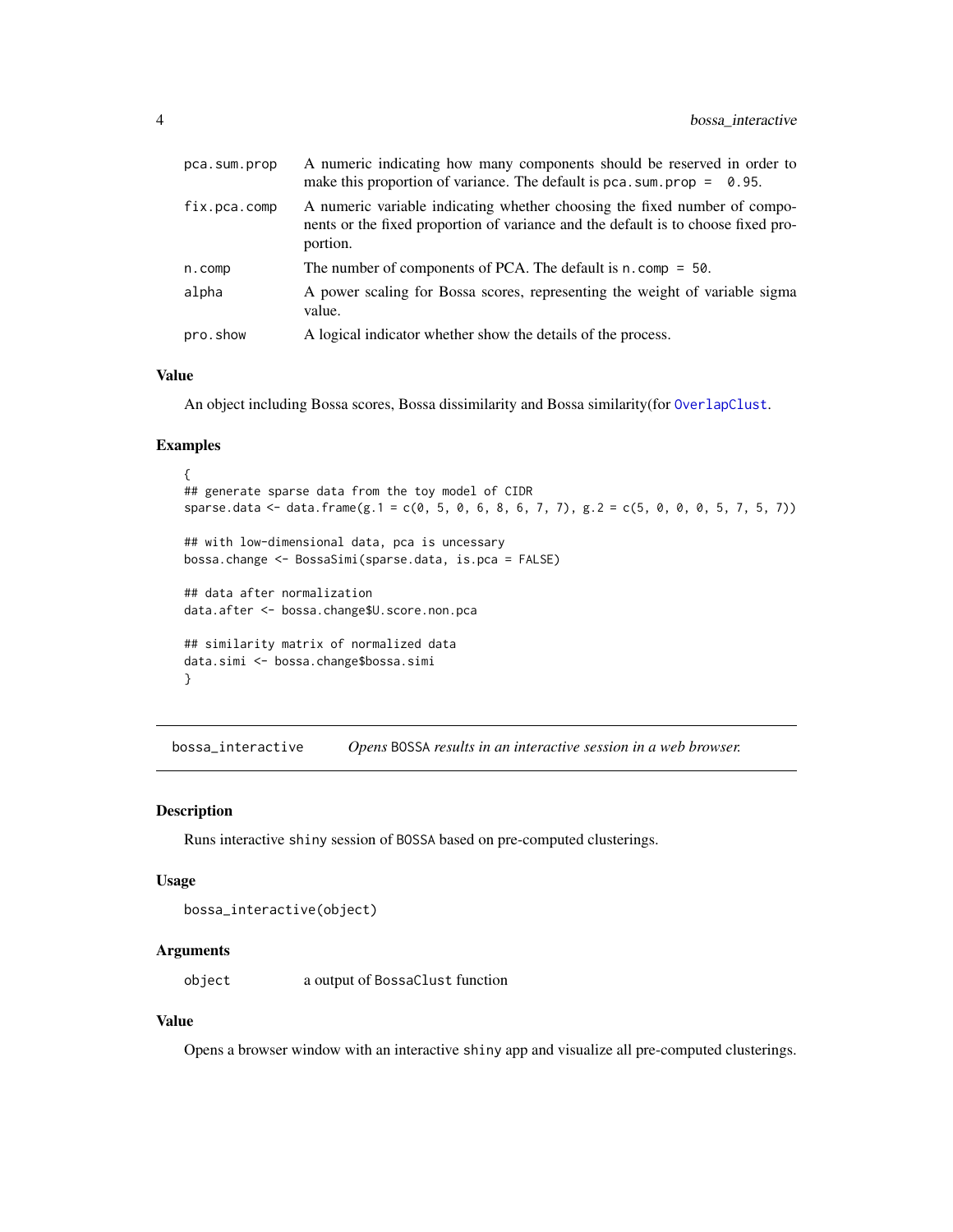#### <span id="page-4-0"></span>OverlapClust 5

#### Examples

```
{
data(bo.simu.data)
object <- BossaClust(bo.simu.data)
if(interactive()){bossa_interactive(object)}
}
```
<span id="page-4-1"></span>OverlapClust *Overlap Clustering*

#### Description

Do overlap clustering with Bossa similarity in different levels of p.

#### Usage

```
OverlapClust(data.simi, p = c(0.9, 0.75, 0.5), lin = 0.25,
 pro.show = FALSE)
```
#### Arguments

| data.simi | The similarity matrix of Bossa scores obtained by BossaSimi                                                                 |
|-----------|-----------------------------------------------------------------------------------------------------------------------------|
| p         | A set of quantiles (90 similarity matrix to form clusters at different levels of<br>within-cluster similarity.              |
| lin       | A tuning parameter to control the size of each overlap cluster before merging,<br>smaller lin leads to larger cluster size. |
| pro.show  | A logical indicator whether show the details of the process.                                                                |

#### Value

A list including two data.frame: overlap sub-clusters and cluster center for each.

#### Examples

```
{
data(bo.simu.data)
## calculate the similarity matrix
bossa.simi <- BossaSimi(bo.simu.data)$bossa.simi
overlap.clust <- OverlapClust(bossa.simi)
}
```